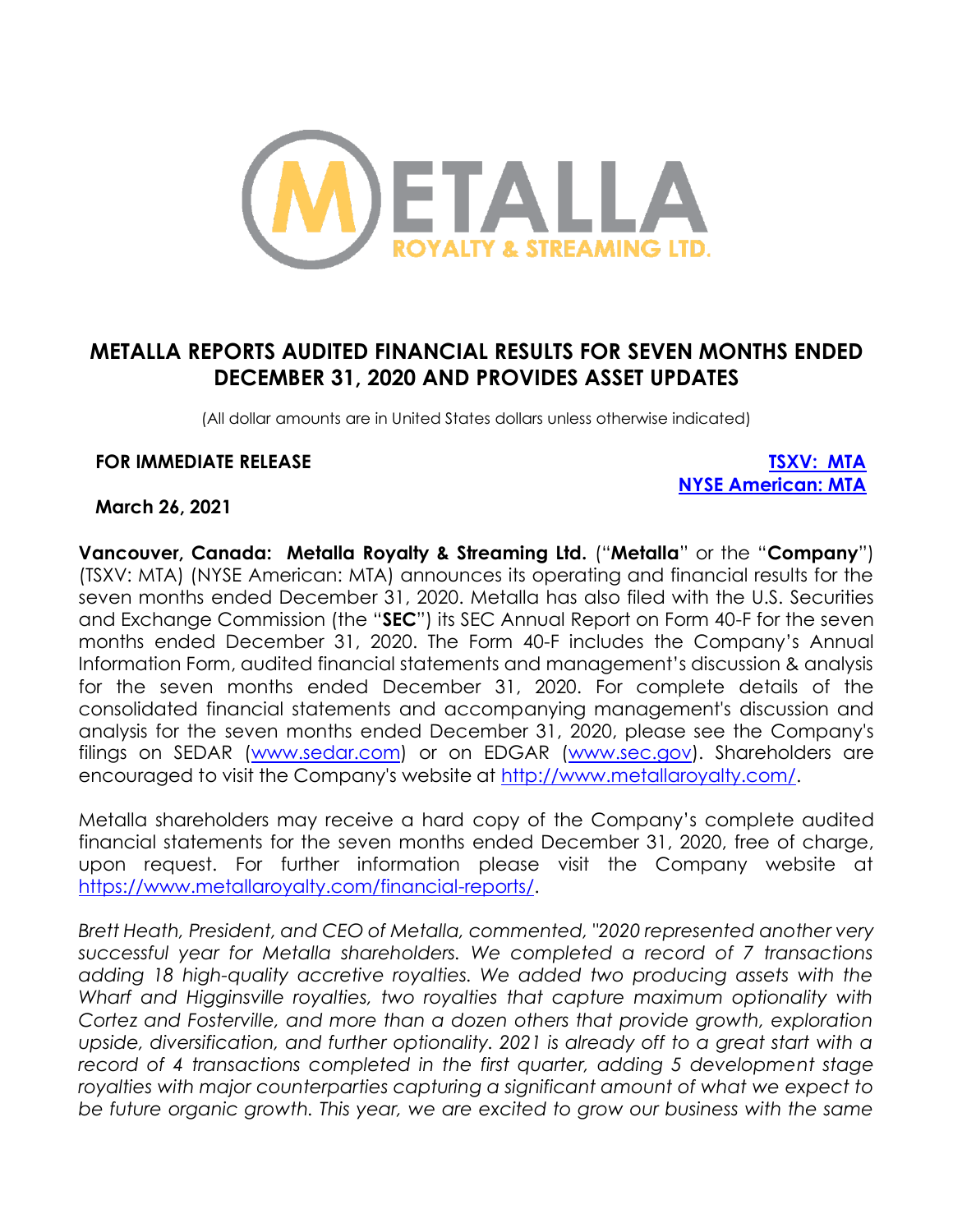*disciplined and focused strategy that has made Metalla one of the top-performing royalty companies since its inception. "*

#### **FINANCIAL HIGHLIGHTS**

*During the seven months ended December 31, 2020, and the subsequent period, the Company:*

- increased the number of royalties and streams held to a total of 68 precious metal assets through the following notable transactions:
	- o acquired a net 1.0% Gross Value Return ("**GVR**") royalty interest on the operating Wharf mine ("**Wharf**") in South Dakota from third parties for total consideration of \$1.0 million in cash and 899,201 common shares. Wharf is operated by Coeur Mining, Inc. ("**Coeur**");
	- o acquired a 2.5% GVR royalty on the northern and southern extensions of Kirkland Lake Gold Ltd.'s ("**Kirkland Lake Gold**") operating Fosterville mine ("**Fosterville**") in Victoria, Australia, from NuEnergy Gas Limited for total consideration of A\$2.0 million in cash and 467,730 common shares;
	- o acquired a 27.5% Price Participation Royalty ("**PPR**") on Karora Resources Inc.'s ("**Karora**") operating Higginsville Gold Operations ("**Higginsville**") in Higginsville, Australia, from the Morgan Stanley Capital Group Inc. for total consideration of 828,331 common shares. The royalty is a 27.5% price participation royalty interest on the difference between the London PM fix gold price and A\$1,340/oz on the first 2,500 ounces per quarter until a cumulative total of 34,000 ounces of gold has been delivered to Metalla;
	- o acquired a 1.0% Net Smelter Return ("**NSR**") royalty on Minera Alamos Inc.'s La Fortuna project ("**La Fortuna**") from Alamos Gold Inc. ("**Alamos Gold**"). As part of the Company's acquisition of a royalty portfolio from Alamos Gold announced in April 2019, the Company acquired an option to acquire the La Fortuna royalty, upon completion of satisfactory due diligence, for a deposit of \$0.4 million in common shares of the Company. The option allowed the Company to complete the acquisition for an additional \$0.6 million in cash, which was paid on October 22, 2020 in full satisfaction of the acquisition price;
	- o completed a purchase agreement to acquire 100% of the issued and outstanding shares of Genesis Gold Corporation ("**Genesis**") and Geological Services Inc. ("**GSI**"), two privately held Utah Corporations for total consideration of \$1.0 million and 401,875 common shares. Geologic and GSI hold a portfolio of eleven royalties in Nevada and Utah;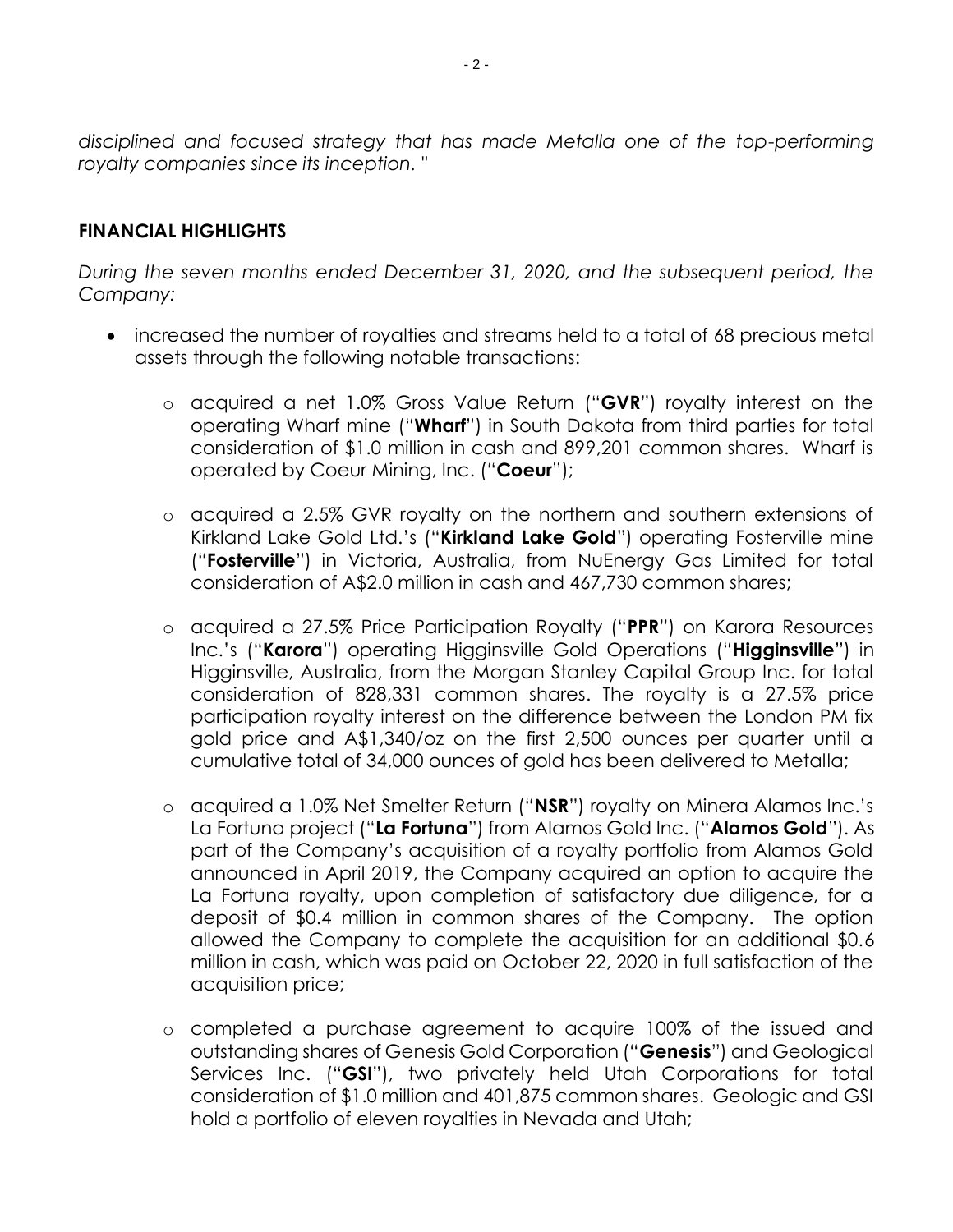- o acquired an existing 0.45% NSR royalty on Agnico Eagle Mines Ltd.'s ("**Agnico**") Amalgamated Kirkland property ("**AK Property**") in its Kirkland Lake project, and an existing 0.45% NSR royalty on Kirkland Lake Gold's North Amalgamated Kirkland property ("**North AK Property**") at its Macassa mine, from private third parties for total consideration of C\$0.7 million in cash;
- o acquired an existing 0.5% NSR royalty on Barrick Gold Corp.'s Del Carmen project ("**Del Carmen**"), which is part of the 9Moz Au Alturas-Del Carmen project in the prolific El Indio belt in the San Juan province of Argentina, from Coin Hodl Inc. for a total consideration of C\$1.6 million in cash;
- o acquired an existing 0.75% GVR royalty on Eldorado Gold Corp.'s 2Moz Au Tocantinzinho project ("**Tocantinzinho**") located in the prolific Tapajos district in the State of Para in northern Brazil, from Sailfish Royalty Corp. for a total consideration of \$9.0 million in cash, of which \$6.0 million was paid upon closing and the remaining \$3.0 million is payable 60 days after closing; and
- o acquired an existing 1%-2% NSR royalty on OZ Minerals 1.7Moz Au CentroGold (Gurupi) project ("**CentroGold**") located in the State of Maranhão in northern Brazil, from Jaguar Mining Inc. for total consideration of \$7.0 million in cash and with additional potential payments of up to \$11.0 million in shares and cash subject to the completion of certain milestones.
- to December 31, 2020, the Company had distributed 282,700 common shares under the ATM Program at an average price of \$10.58 per share for gross proceeds of \$3.0 million. As at the date of this MD&A, the Company had distributed a total of 1,301,593 common shares under the ATM program for gross proceeds of \$12.9 million;
- was added to the VanEck Vectors Junior Gold Miners ETF (NYSE: GDXJ) (the "**GDXJ**"), U.S. Global GO GOLD and Precious Metal Miners ETF (NYSE Arca: GOAU), and the ETFMG Prime Junior Silver Miners ETF (NYSE Arca: SILJ);
- received or accrued payments on 1,404 (May 31, 2020 1,989) attributable gold equivalent ounces at an average realized price of \$1,784 (May 31, 2020 - \$1,589) and average cash cost of \$18 (May 31, 2020 - \$607) per attributable gold equivalent oz. (see non-IFRS Financial Measures);
- generated operating cash margin of \$1,766 (May 31, 2020 \$983) per attributable gold equivalent ounce from the Wharf, Joaquin, COSE, the New Luika Gold Mine ("**NLGM**") stream held by Silverback Ltd. ("**Silverback**"), the Higginsville derivative royalty asset, and other royalty interests (see non-IFRS Financial Measures);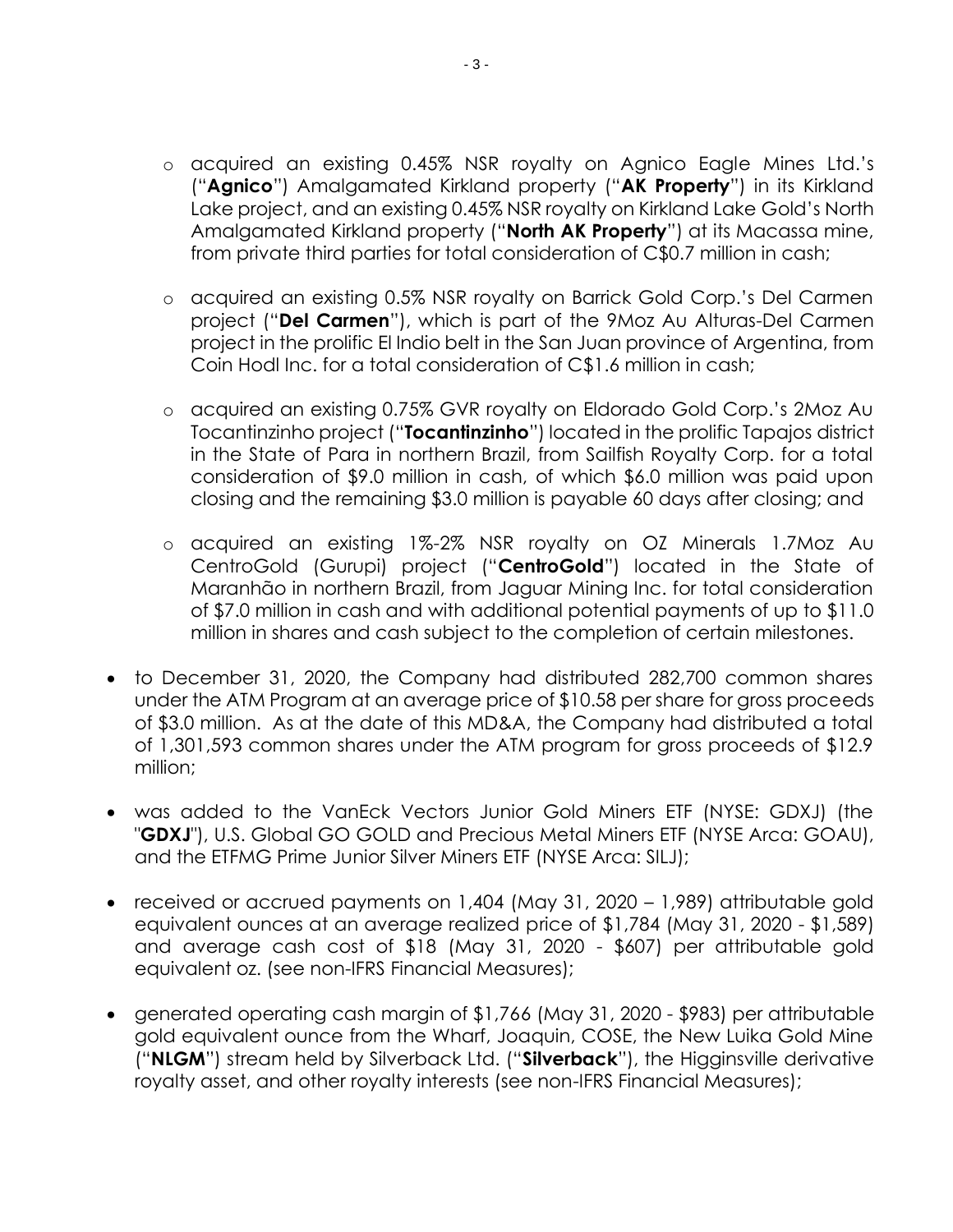- recognized revenue from royalty and stream interests, including fixed royalty payments, of \$1.3 million (May 31, 2020 - \$2.8 million), net loss of \$4.7 million (May 31, 2020 - \$4.4 million), and adjusted EBITDA of negative \$1.0 million (May 31, 2020 - negative \$1.5 million) (see non-IFRS Financial Measures);
- completed a secondary public offering for Coeur for a total of 3,910,000 common shares of the Company previously held, at a price of \$5.30 per common share for gross proceeds of \$20.7 million (the "**Secondary Offering**"). The net proceeds of the Secondary Offering were paid directly to Coeur; and
- completed an amendment of the convertible loan facility with Beedie Capital ("**Beedie**") in August 2020 whereby Beedie converted C\$6.0 million of the C\$7.0 million initial advance at C\$5.56 per share for a total of 1,079,136 shares. The Company drew down the remaining C\$5.0 million from the original loan facility with a revised conversion price of C\$9.90 per share and Beedie made an additional C\$20.0 million available to the Company to fund future acquisitions. In October 2020, Beedie converted the remaining C\$1.0 million of the initial advance at C\$5.56 per share for a total of 179,856 common shares. In March 2021, Beedie converted the C\$5.0 million outstanding at C\$9.90 per share for a total of 505,050 common shares and the Company drew down an additional C\$5.0 million from the amended loan facility with a conversion price of C\$14.30 per share, in accordance with the terms of the amended loan facility. Following the three conversions and the additional drawdowns the Company has a total of C\$5.0 million outstanding and C\$15.0 million available on standby under the amended loan facility as at the date of this press release.

#### **ASSET UPDATES**

#### *Santa Gertrudis*

On February 11, 2021, Agnico announced an updated mineral resource estimate for Santa Gertrudis with an Indicated resource of 111 Koz gold and 816 Koz silver (5,778 Kt at 0.6 g/t gold and 4.39 g/t silver) and inferred resource of 1,625 Koz gold and 7,715 Koz silver (27,671 Kt at 1.83 g/t gold and 8.67 g/t silver).

In the same quarter, in its February 11, 2021 news release, Agnico released drill results at the Amelia deposit in the Trinidad Trend that were not captured in the updated resource estimate. Several holes intersected known structures as well as new structures, notable intercepts include 5.7 g/t gold and 10 g/t silver over 33 meters, 4.8 g/t gold and 3 g/t silver over 4.2 meters and 2.8 g/t gold and 12 g/t silver over 12.4 metres. Drilling focused at Espiritu Santo in the Trinidad Trend showed that mineralization remains open at depth with highlight intercepts of 3.9 g/t gold and 36 g/t silver over 10.5 metres and 5.5 g/t gold and 16 g/t silver over 10.1 metres.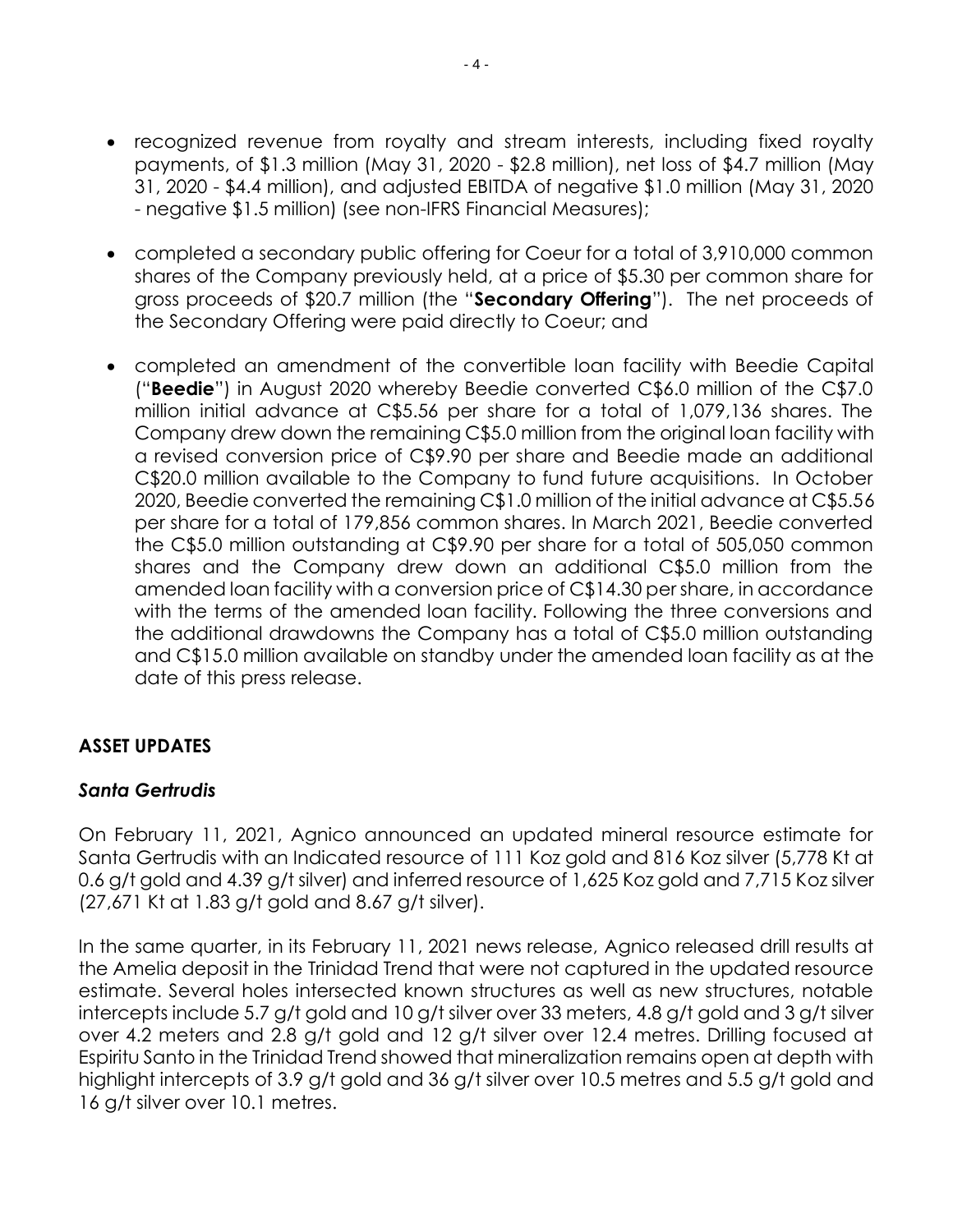In the El Toro Trend, south of the Trinidad trend, drilling demonstrated higher grades below the mineral resource and suggested the presence of a potential feeder zone at depth similar to Amelia. Notable intercepts include 3.4 g/t gold and 1 g/t silver over 7.2 metres and 3.6 g/t gold and 2 g/t silver over 18 metres.

Southwest of the Amelia Deposit, shallow high-grade intercepts at the Santa Teresa Zone have refreshed the potential for the presence of larger structures controlling higher-grade mineralization to the west. Significant surface intercepts at Santa Teresa include 2.1 g/t gold and 47 g/t silver over 4.5 metres, 4 g/t gold and 4 g/t silver over 5.1 metres and 3.9 g/t gold and 10 g/t silver over 7.5 metres.

In the February 11, 2021 press release Agnico announced it expects to spend \$11.0 million on 30,000 metres of drilling at Santa Gertrudis that will be focused on expanding the mineral resource, testing extensions of high-grade structures such as the Amelia deposit, exploring new targets and completing metallurgical test work. An updated mineral reserve and resource estimate and an updated preliminary economic assessment are expected in 2021.

Metalla holds a 2.0% NSR on Santa Gertrudis subject to Agnico's right to buy back 1% for \$7.5 million.

## *Wharf Royalty*

On February 17, 2021, Coeur reported in a Form 8-K news release, that Wharf produced 93,056 ounces of gold at 0.84 g/t during 2020, meeting the production guidance range of 85 – 95 Koz that was revised upward during the year. Notably, second half gold production increased 31% from the first half of 2020. Activities during the year included general maintenance capital projects at Wharf and exploration drilling at the Richmond Hill target. Coeur has guided 85 – 95 Koz gold for 2021 production and expects to complete an infill program spending \$5-8 million focused on the southern edge of the existing resources at Wharf, called Portland Ridge.

Coeur experienced a productive exploration program at Wharf in 2020 with a strong resource and reserve estimate released February 17, 2021. The Company released an updated reserve estimate of 720 Koz of gold, an additional 605 Koz of gold in the M&I mineral resource category and 67 Koz of gold in the inferred mineral resource category at the operation.

Metalla holds a 1.0% GVR royalty on the Wharf mine.

## *Higginsville Royalty*

On January 19 and March 19, 2021, Karora announced in a news release the production of 99,249 ounces of gold from its Higginsville and Beta Hunt operations in Western Australia, exceeding the top end of 2020 production guidance of 90-95 Koz. Karora has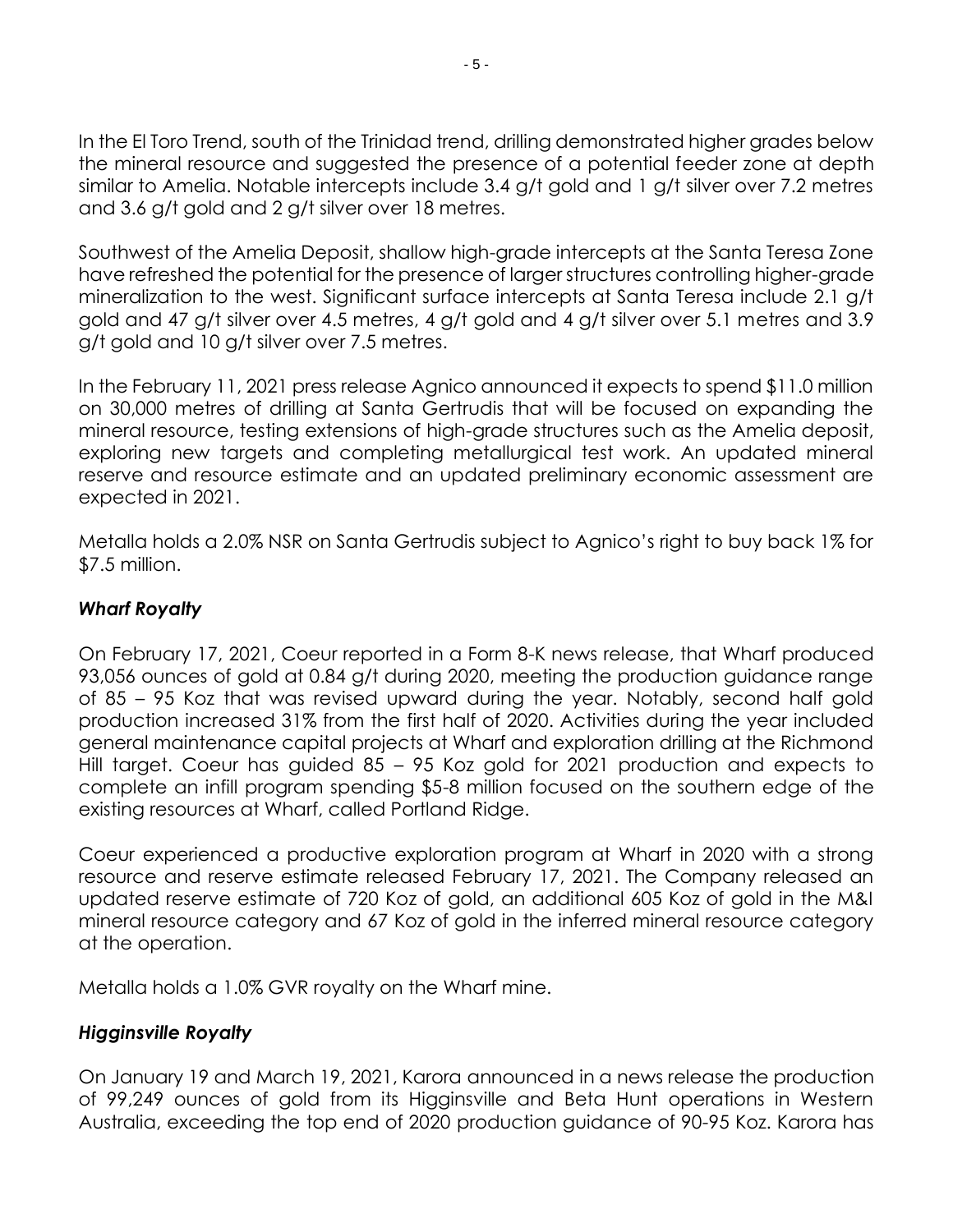guided 2021 Higginsville and Beta Hunt production to amount to 105-115Koz of gold with an increase of the exploration budget of A\$20 million to be allocated across Higginsville, Beta Hunt, and Spargos.

On Dec 16, 2020 Karora declared a Mineral Reserve estimate of 17,752 Kt at 1.5 g/t for 845 Koz gold with a measured and indicated mineral resource estimate of 29,994 Kt at 1.5 g/t for 1,466 Koz gold at the Higginsville operation.

Metalla holds a 27.5% PPR royalty interest on the difference between the London PM fix gold price and A\$1,340/oz on the first 2.5 Koz per quarter until a cumulative total of 34.0 Koz of gold at the Higginsville operation have been delivered. As at December 31, 2020, 4.1 Koz have been delivered.

#### *COSE & Joaquin Royalties*

In its Management's Discussion & Analysis for the year ended December 31, 2020, Pan American Silver Corp. ("**Pan American**") guided that silver production (including Manantial Espejo) is forecast to be between 3.18 and 3.46 Moz in 2021, which is between 25% and 36% higher than the 2.55 Moz produced in 2020. Gold production in 2021 is forecast to be between 33.2 -35.3 Koz, which is 46% higher for gold than production in 2020 using the midpoint of guidance. The expected increase reflects higher anticipated throughput, particularly from the higher grade COSE and Joaquin operations, as the operating restrictions related to COVID-19 diminish during the year.

Metalla holds an NSR royalty of 1.5% and 2.0% on COSE and Joaquin mines, respectively.

## *New Luika Silver Stream*

On March 2, 2021, Shanta Gold Limited ("**Shanta**") announced 2020 production met guidance for a total of 82,979 oz of gold production and 92,323 oz of silver production. During the year, Shanta completed upgrades to the processing plant to increase plant throughput, Shanta noted the plant throughput for 2020 achieved an all-time company record of 712Kt. 2021 production guidance has been set at approximately 80 Koz of gold. On January 20, 2021, Shanta reported ore reserves of 3,980 Kt at 2.98 g/t for 382 Koz gold and resources exclusive of Reserves of 6,379 Kt at 2.27 g/t for 464 Koz gold. On December 16, 2020, Shanta announced a new discovery on New Luika called Porcupine South, a JORC resource is expected on this new discovery later in 2021.

Metalla holds a 15% interest in Silverback Ltd. whose sole business is receipt and distribution of a silver stream on New Luika at an ongoing cost of 10% of the spot silver price.

#### *Endeavor Silver Stream*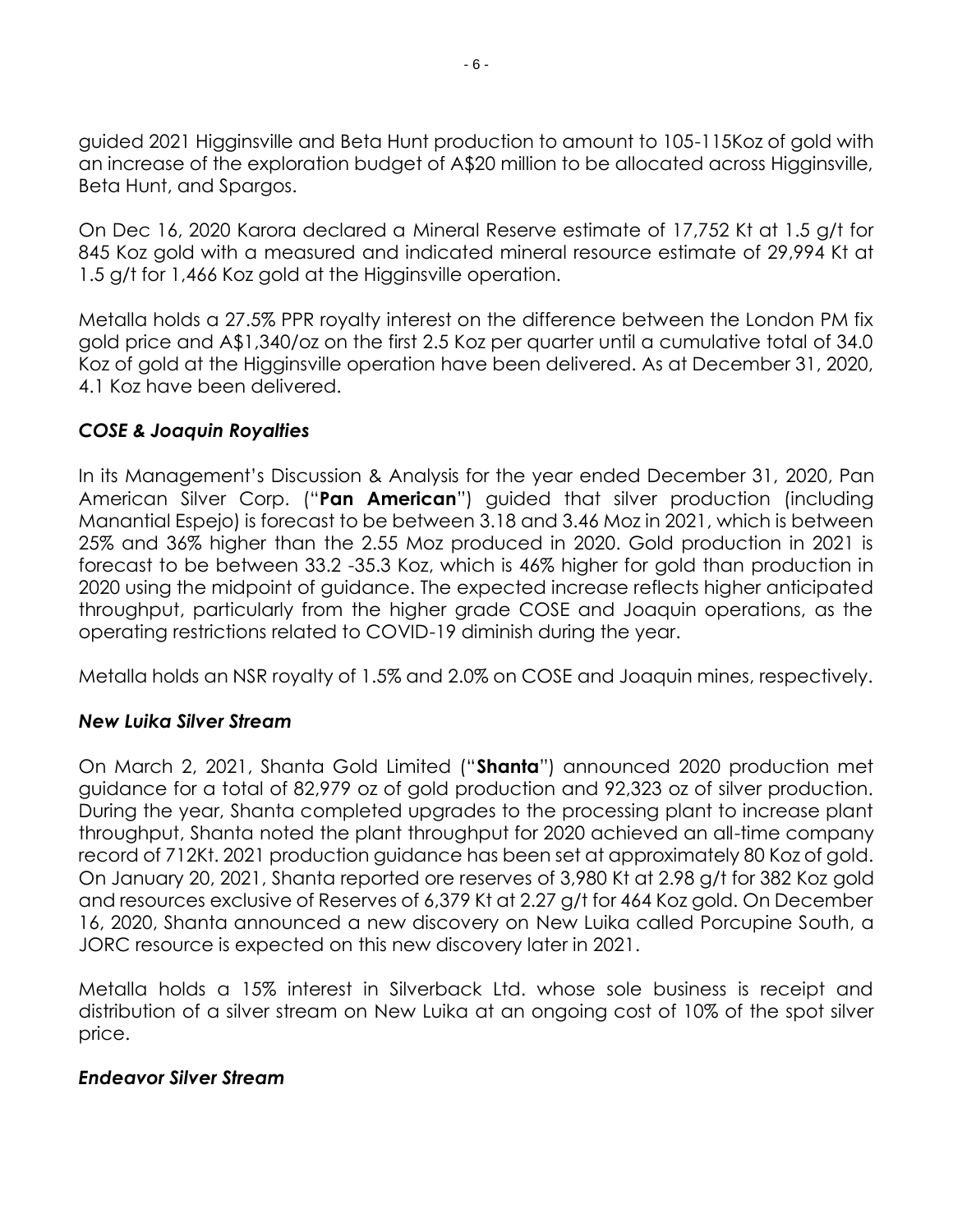After decades of successful operation, the operator of the Endeavor Mine, located in Cobar, Australia, CBH Resources Limited ("**CBH**") suspended mining operations at the Endeavor Mine in December 2019 and placed it into care and maintenance. In October 2020, CBH announced they have entered into a farm-in agreement with Sandfire Resources Ltd. ("**Sandfire**") whereby Sandfire may earn-in up to a 100% interest in the Endeavor mine and surrounding exploration tenements. In a press release dated October 27, 2020, Sandfire disclosed that it will bring its technical exploration and geological expertise to the project, with a focus on exploration within the surrounding tenement package aimed at making new discoveries which could leverage off the existing infrastructure. On February 25, 2021, Sandfire reported diamond drilling was conducted during Q4 2020 to provide DHEM survey platforms targeting potential extensions to the Endeavor mine's mineralization.

Metalla has the right to buy 100% of the silver production up to 20 million ounces (12.6 million ounces remaining under the contract for delivery) from the Endeavor Mine for an operating cost contribution of \$1.00 per ounce of payable silver, indexed annually for inflation, plus a further increment of 50% of the silver price in excess of \$7.00 per oz.

#### *Wasamac*

On January 21, 2021, Yamana Gold Inc. ("**Yamana**") completed the acquisition of the Wasamac property and Camflo property and began advancing its Wasamac development plans. On February 11, 2021, Yamana further provided plans on the Wasamac project outlining the potential for significant future exploration success and mineral resource conversion with the deposit remaining open along strike and open at depth. Yamana will be commencing an exploration and infill drilling campaign and other studies to refine and expand upon the potential of Wasamac. Yamana has guided towards a production start date in 2025.

Metalla holds a 1.5% NSR on the Wasamac project subject to a buy back of 0.5% for C\$7.5 million.

#### *Beaufor Mine*

On January 28, 2021, Monarch Mining Corporation ("**Monarch**") announced an updated resource estimate for the Beaufor mine. As of December 31, 2020, the Beaufor mine contained a M&I mineral resource estimate of 431Kt at 6.68 g/t for 92.7 Koz of gold and an inferred resource estimate of 134 Kt at 6.96 g/t for 30.1 Koz of gold. Monarch Mining will continue its exploration plan to grow the mineral resource with the ultimate plan to restart gold production within 8 to 14 months.

Metalla holds a 1.0% NSR on the Beaufor mine once Monarch has produced 100 Koz of gold. To date, approximately 27.3 Koz of gold have been produced from the property.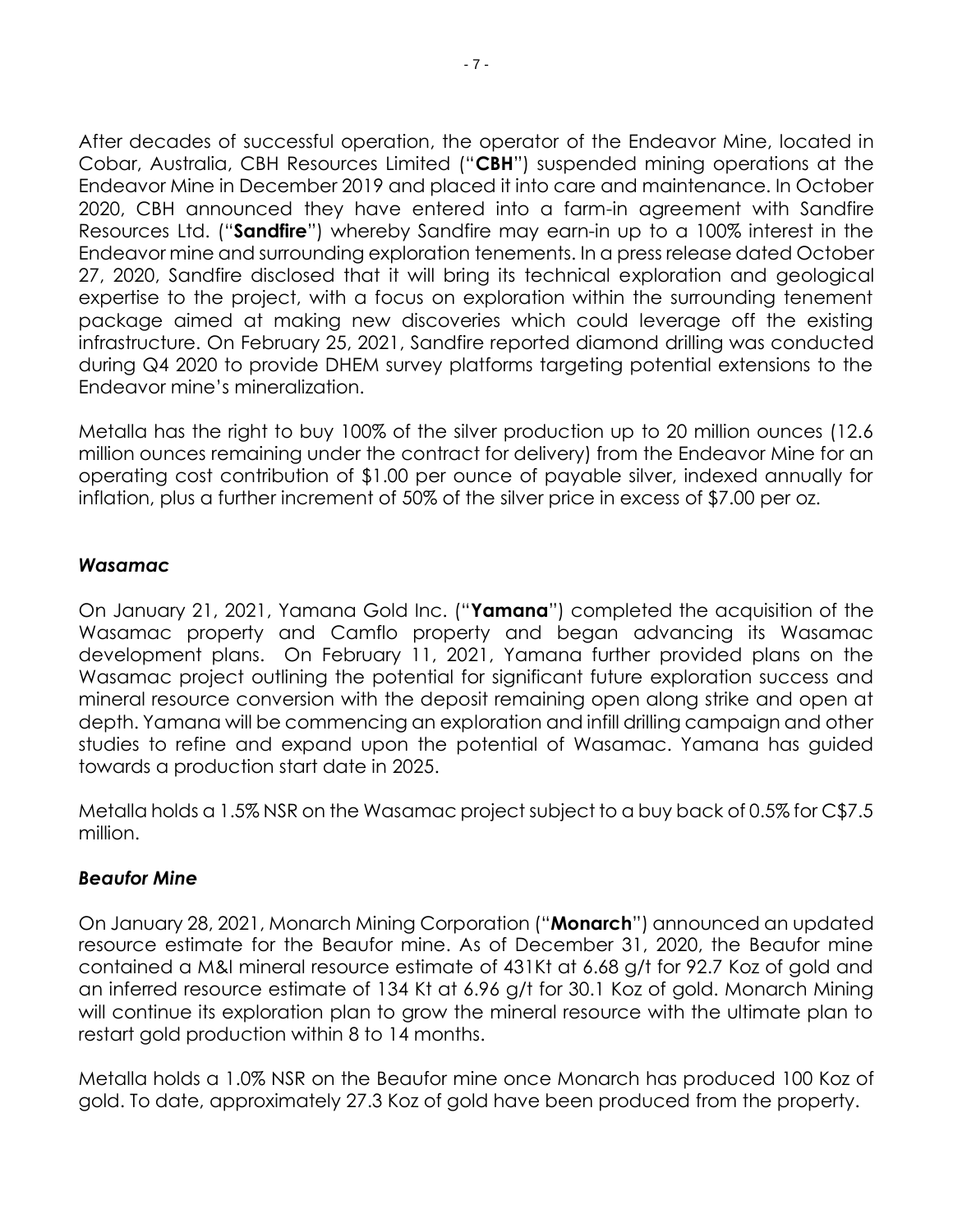#### *El Realito*

Agnico in its February 11, 2021, press release provided production guidance for the La India mine where the El Realito deposit is included in the reserve estimate. Production guidance for 2021, 2022 and 2023 is 77 Koz, 75Koz and 42.5Koz, respectively. Agnico also stated its intentions to complete a 20,000 metre drill program budgeted at \$4 million focused on the extensions of the El Realito deposit and extensions to the Chipriona deposit. On October 28, 2020, Agnico reported drilling was focused on the oxide and sulphide portions at El Realito. Drilling in the shallow oxides continued to confirm mineral resources and improved geological understanding of the deposit and its feeder structures, while deeper drilling expanded the sulphide mineralization at depth.

Metalla holds a 2.0% NSR royalty on the El Realito deposit which is subject to a 1.0% buyback right for \$4 million.

#### *Garrison*

On January 14, 2021, Moneta Porcupine Inc. ("**Moneta**") completed the acquisition of the Garrison project from O3 Mining, amalgamating the projects that are within two kilometers under one company that now boasts a global resource of 8.4 Moz of gold. Moneta's acquisition came weeks after O3 Mining released an updated preliminary economic assessment study of the Garrison project on December 14, 2020. The study outlined a 12-year mine plan producing 121 Koz of gold per year for the first 8 years with a 33% internal rate of return at \$1,450/oz gold. In conjunction with the acquisition, Moneta completed an oversubscribed C\$22.6 million financing which will assist in funding its 70,000m program slated for 2021.

Metalla holds a 2% NSR Royalty on the Garrison project.

#### *Fosterville*

On March 18, 2021, Kirkland Lake Gold announced drilling is expected to commence in April on the southern extension of the Fosterville mining lease, with up to four diamond drill rigs in the area operating for 24 hours a day. Exploration will be focused on discovery of mineralized systems extending from the Harrier and Daley's hill ore bodies and previously unidentified gold mineralization in the southern portion of the lease. In addition, Kirkland Lake Gold plans to conduct a regional Airborne Gravity Survey to identify corridors host to prospective mineralization in March/early April in a large area south of the mining lease. On February 25, 2021, Kirkland Lake Gold announced fiscal year 2020 exploration totalled a COVID-19 reduced budget of \$57.8 million for a total of 117,848 metres of surface and underground drilling at Fosterville. It reported that underground drilling during the fourth quarter continued to target the Harrier and Cygnet zones, as well at the Lower Phoenix System. 2021 expenditures at Fosterville are expected to be in the range of \$85 - \$95 million where drilling will continue to focus on Mineral Reserve and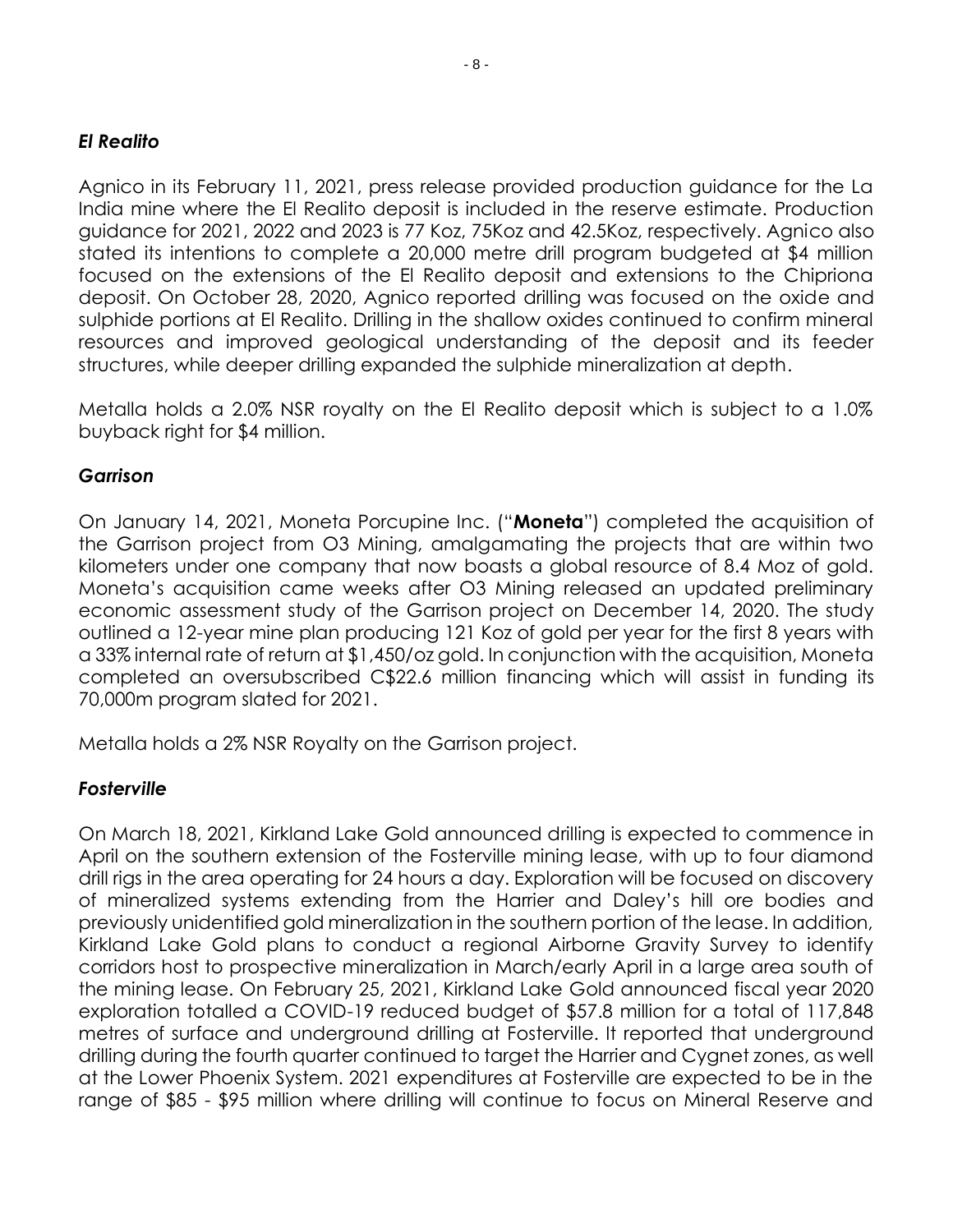Mineral Resource replacement and identifying new high-grade zones, including Harrier, Lower Phoenix and Cygnet.

Metalla holds a 2.5% GVR royalty on the northern and southern sections of the Fosterville mining lease, which is not currently in production. Metalla had decided to reclassify this royalty as a Gross Value Return Royalty after confirming this royalty allows for no deductions.

## *Big Springs*

On January 18, 2021 and January 25, 2021, Anova Metals Limited ("**Anova**") announced high grade drill results at the Big Springs project confirming and extending mineral resources. Significant intercepts include 3.96 g/t over 10.85 metres, 15.83 g/t over 5.49 metres, and 3.98 g/t gold over 4.54 metres. 2021 exploration will continue to aggressively focus on extensions to high grade mineralization at Big Springs.

Metalla holds a 2.0% NSR royalty on the Big Springs project.

## *Fifteen Mile Stream*

St. Barbara Mining Limited ("**St. Barbara**") announced in its February 17, 2021, half year report that an updated Environmental Impact Statement for the Fifteen Mile Stream project was submitted to the local authorities and has guided to a 2024 production start date.

Metalla holds a 1.0% NSR Royalty on the Fifteen Mile Stream project with a further 3.0% NSR royalty covering the Plenty deposit (Plenty is subject to a 2% buy back for C\$1.5 million).

#### *Hoyle Pond Extension*

As of the end of 2020, approximately 9.5 Koz of gold were produced from mineral claims subject to Metalla's royalty and total reserves of 269 Kt of 11.4 g/t for 98.3 Koz of gold and measured, indicated, and inferred resources of 82.4 Kt at 7.7 g/t for 20.2 Koz of gold. Drilling is expected to continue in 2021 with a budget of 5,000-10,000 metres on the extension.

Metalla owns a 2.0% NSR royalty payable by Newmont Corporation on the Hoyle Pond Extension, located on claims that are beneath the Kidd metallurgical complex and immediately adjacent to the east and northeast of the Hoyle Pond mine complex. There is a 500,000 oz. gold exemption on the leased mining rights.

## *Green Springs*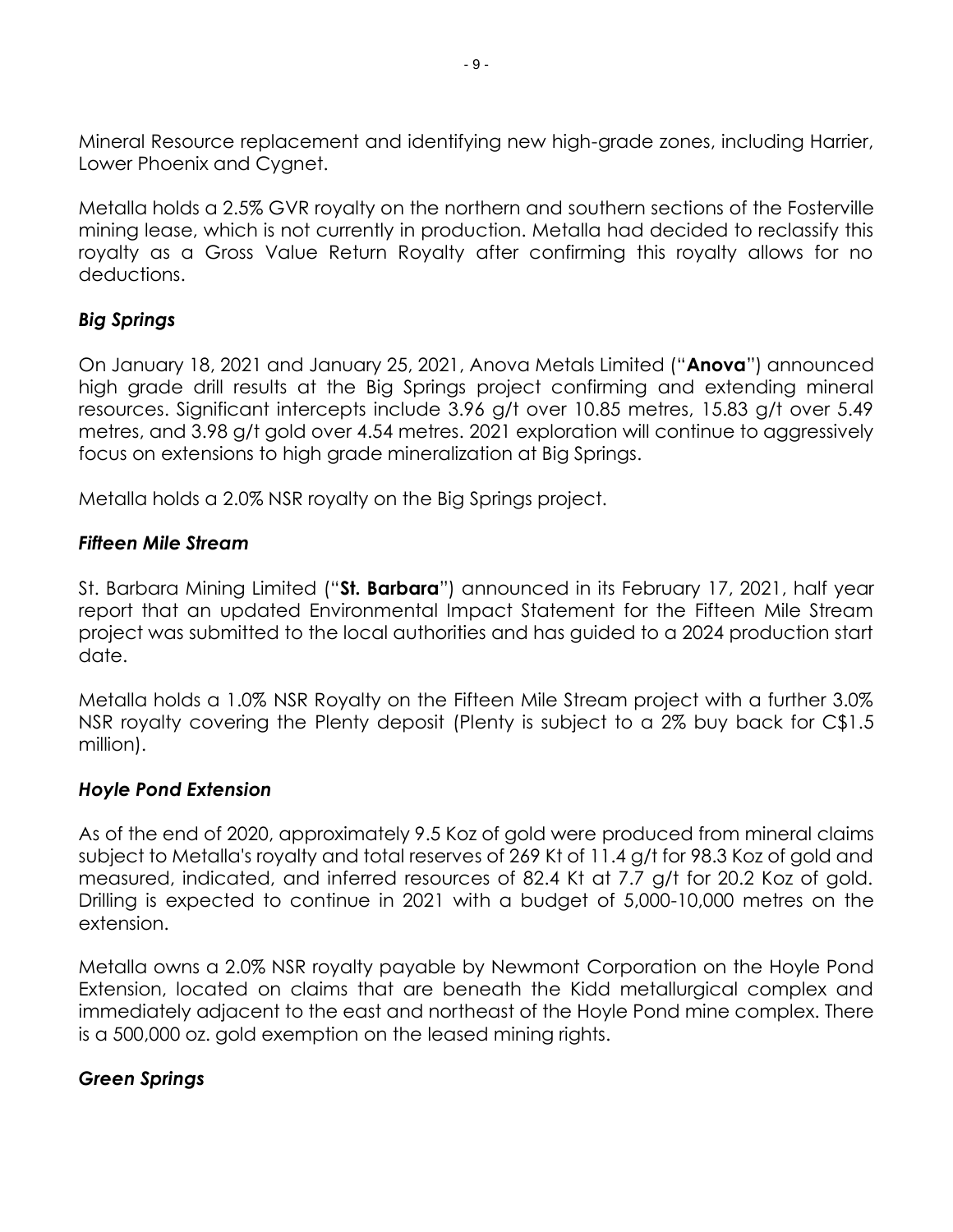Upon completion of the 2020 drill program, Contact Gold Corp. ("**Contact**") announced several drill highlights from drilling at the Green Springs project. In a news release dated November 16, 2020, drill highlights from the Echo zone included 2.18 g/t gold over 28.9 metres. In a news release dated November 23, 2020, drilling at the Zulu zone intersected 1.14 g/t gold over 25.9 metres. In a news release dated January 12, 2021, drilling at the Echo zone intercepted 2.24 g/t gold over 35 metres and 1.49 g/t gold over 17.68 metres. In a news release dated January 26, 2021, drilling at the Bravo zone returned 10.7 g/t over 4.57 metres and 1.23 g/t gold over 17 metres. Further, in a news release dated February 9, 2021, drilling intersected 1.45 g/t over 39 metres at the Alpha Zone. Lastly, Contact announced on February 23, 2021 drilling at the Charlie zone returned 2.34 g/t gold over 33 metres. On March 9, 2021, Contact announced the start of the 2021 drill program at Green Springs.

Metalla holds a 2.0% NSR Royalty on Green Springs.

## *Redhill*

On February 18, 2021, NuLegacy Gold Corporation ("**NuLegacy**") announced they intersected significant gold mineralization at the Rift Anticline prospect. Significant intercepts included 1.6 g/t gold over 16.8 metres and 1.1 g/t gold over 13.9 metres. NuLegacy will begin drilling the remaining 12 or 13 holes at the Rift Anticline in March 2021.

Metalla holds a 1.5% GOR royalty on the Red Hill project.

## *Aureus East*

In a news release dated March 1, 2021, Aurelius Minerals Inc. ("**Aurelius**") reported assay results from underground drilling at Aureus East of 11.7 g/t gold over 10.5 metres, 5.8 g/t gold over 16.5 metres and 14 g/t gold over 9.6 metres. On January 14, 2021, Aurelius reported high grade results of 109.5 g/t gold over 1.62 metres and 8.08 g/t gold over 16.5 metres. Over the reminder of 2021, Aurelius will continue to drill its 10,000 metres drill program at the Aureus East project.

Metalla holds a 1.0% NSR royalty on the Aureus East project.

## *Fortuity 89*

On March 9, 2021, Discovery Harbour Resources Corp. announced it had entered an option and earn-in agreement with Newcrest Mining Ltd. ("**Newcrest**") on the Fortuity 89 property which is located four kilometres west of the Caldera property near Tonopah, Nevada. The option and earn-in agreement provide for Newcrest to earn up to 75% of the project for total expenditures of \$31.5 million and the completion of a positive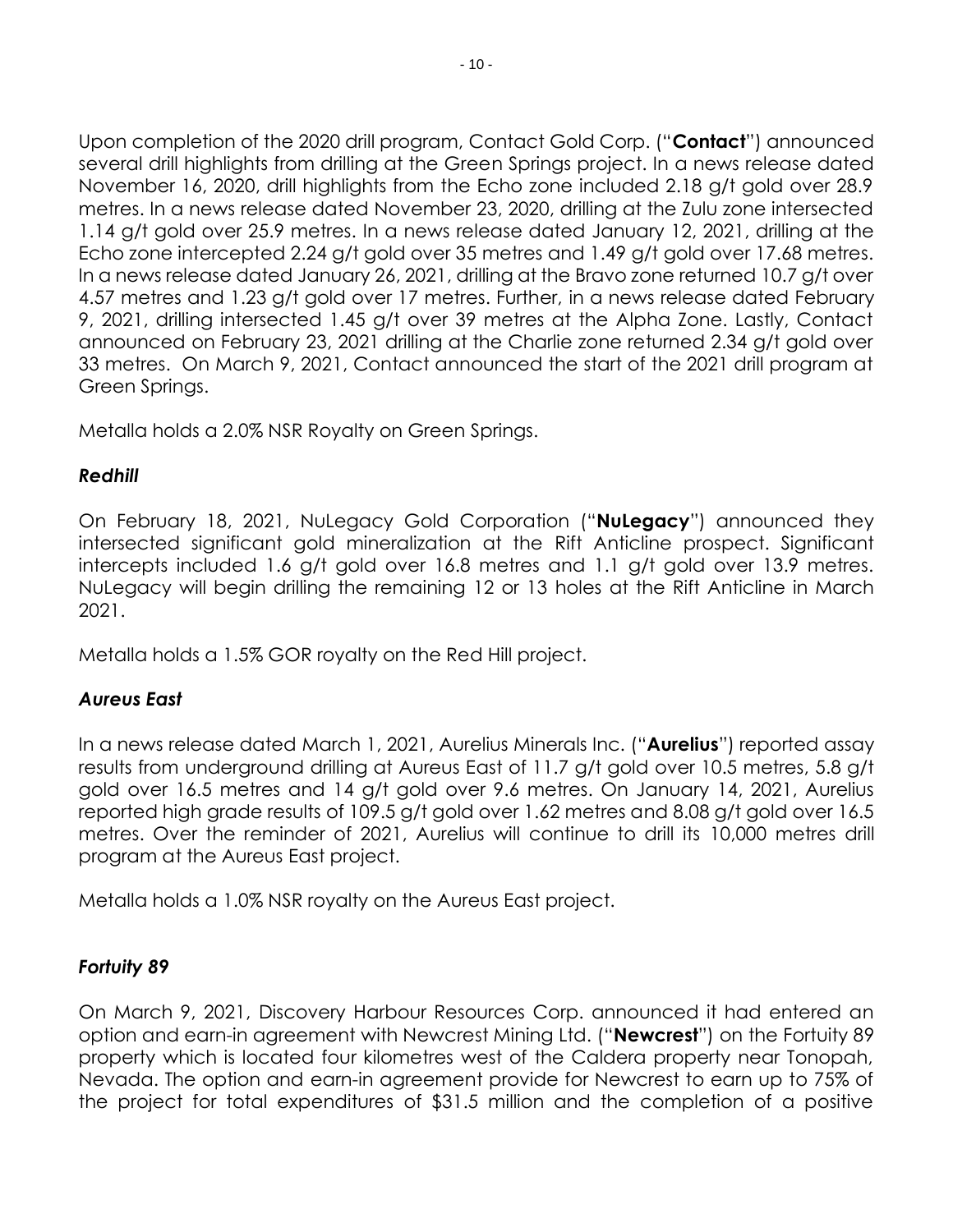preliminary economic assessment. Fortuity 89 is an early stage epithermal gold target characterized by a strongly altered outcrop surrounded by a large gravel plain.

Metalla holds a 1.0% NSR royalty on the Fortuity 89 project.

#### *Edwards*

On December 17, 2020, Alamos Gold acquired Trillium Mining Corp. ("**Trillium**") for C\$25 million in cash. Trillium held the Edwards mine and the surrounding land package, along strike from its Island Gold deposit. The acquisition of the Edwards Gold Mine and the surrounding land will allow for Alamos Gold to apply a systematic, district scale approach to exploration on the greenstone belt. Alamos Gold has allocated a 25,000 metre drill program to the regional land package in 2021.

Metalla holds a 1.25% NSR Royalty on the Edwards mine.

## **OUTLOOK**

Primary sources of cash flows from royalties and streams for 2021 are expected to be Wharf, Higginsville, Joaquin, COSE, and NLGM. In 2021, the Company expects 2,200 to 3,200 attributable gold equivalent ounces<sup>(1)</sup>. Similar to 2020, the Company expects gold equivalent ounces to be weighted towards the second half of the year.

*(1) For the methodology used to calculated attributable gold equivalent ounces see the Non-IFRS Financial Measures section of the Company MD&A for the seven months ended December 31, 2020.*

## **QUALIFIED PERSON**

The technical information contained in this news release has been reviewed and approved by Charles Beaudry, geologist M.Sc., member of the Association of Professional Geoscientists of Ontario and of the Ordre des Géologues du Québec and a director of Metalla. Mr. Beaudry is a QP as defined in National Instrument 43-101 *Standards of Disclosure for Mineral Projects*.

#### **ABOUT METALLA**

Metalla is a precious metals royalty and streaming company. Metalla provides shareholders with leveraged precious metal exposure through a diversified and growing portfolio of royalties and streams. Our strong foundation of current and future cashgenerating asset base, combined with an experienced team gives Metalla a path to become one of the leading gold and silver companies for the next commodities cycle.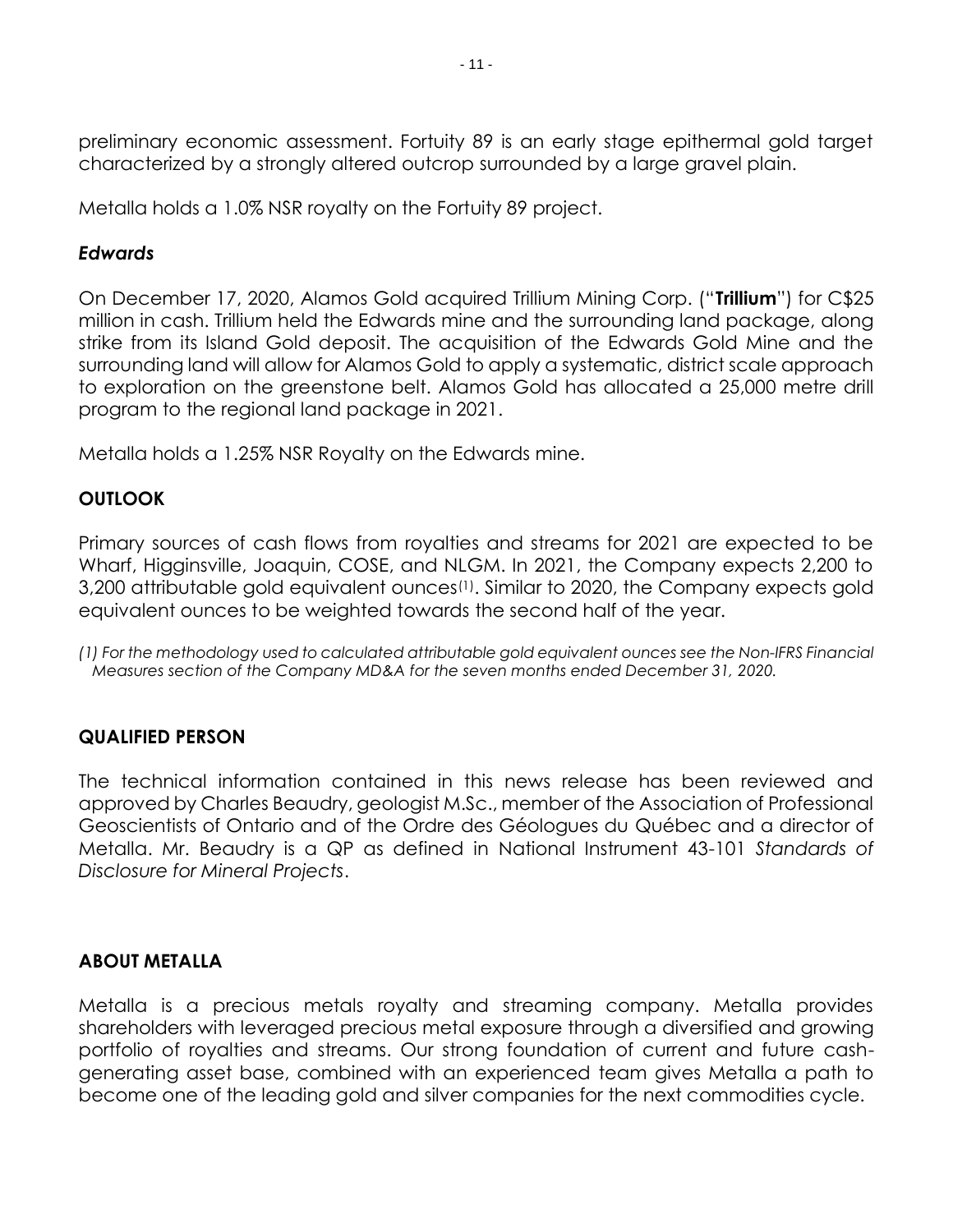For further information, please visit our website at [www.metallaroyalty.com](http://www.metallaroyalty.com/)

#### **ON BEHALF OF METALLA ROYALTY & STREAMING LTD.**

(signed) "Brett Heath"

President and CEO

#### **CONTACT INFORMATION**

#### **Metalla Royalty & Streaming Ltd.**

Brett Heath, President & CEO Phone: [604-696-0741](tel:604-696-0741) Email: info@metallaroyalty.com

Kristina Pillon, Investor Relations Phone: 604-908-1695 Email: kristina@metallaroyalty.com

Website: [www.metallaroyalty.com](http://www.metallaroyalty.com/)

*Neither the TSXV nor its Regulation Services Provider (as that term is defined in the policies of the Exchange) accept responsibility for the adequacy or accuracy of this release.*

#### *Non-IFRS Measures*

*The items marked above are alternative performance measures and readers should refer to non-international financial reporting standards ("IFRS") financial measures in the Company's Management's Discussion and Analysis for the seven months ended December 31, 2020 as filed on SEDAR and as available on the Company's website for further details. Metalla has included certain performance measures in this press release that do not have any standardized meaning prescribed by IFRS including (a) average cash cost per attributable gold equivalent ounce, (b) average realized price per attributable gold ounce, (c) operating cash margin per attributable gold equivalent ounce, which is based on the two preceding measures, and (d) adjusted EBITDA. In the precious metals mining industry, this is a common performance measure but does not have any standardized meaning. The Company believes that, in addition to conventional measures prepared in accordance with IFRS, certain investors use this information to evaluate the Company's performance and ability to generate cash flow. The presentation of these non-IFRS measures is intended to provide additional information and should not be considered in isolation or as a substitute for measures of performance prepared in accordance with IFRS. Other companies may calculate these non-IFRS measures differently.*

#### *Technical and Third-Party Information*

*Metalla has limited, if any, access to the properties on which Metalla holds a royalty, stream or other interest. Metalla is dependent on (i) the operators of the mines or properties and their qualified persons to provide technical or other information to Metalla, or (ii) publicly available information to prepare disclosure pertaining to properties and operations on the mines or properties on which Metalla holds a royalty, stream or other interest, and generally has limited or no ability to independently verify such information. Although Metalla does not have any knowledge that such information may not be accurate, there can be no assurance that such third-party information is complete or accurate. Some information publicly reported by operators may relate to a larger property than the area covered by Metalla's royalty, stream or other interests. Metalla's royalty, stream or other interests can cover less than 100% and sometimes only a portion of the publicly reported mineral reserves, resources and production of a property.*

*Unless otherwise indicated, the technical and scientific disclosure contained or referenced in this press release, including any references to mineral resources or mineral reserves, was prepared in accordance with Canadian National Instrument 43-101 ("NI 43- 101"), which differs significantly from the requirements of the U.S. Securities and Exchange Commission (the "SEC") applicable to U.S.*